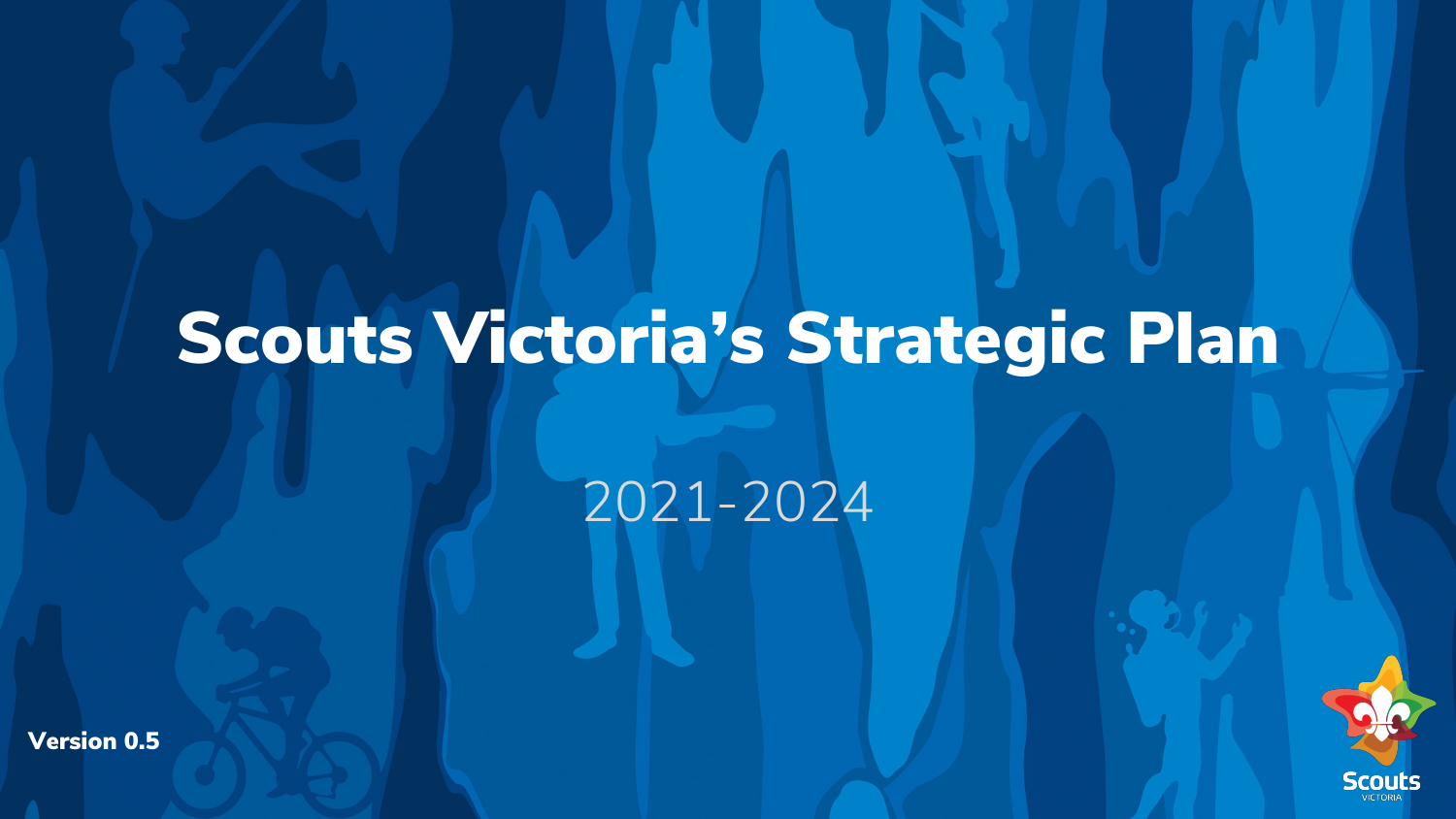### A bold plan for Scouting in Victoria

*This plan is Scouts Victoria's consolidated strategic plan from 2021 to 2024 (inc). It guides the decision making of the BEC, the Chief Commissioner & team and the staff.*

*We aim to continue to transform Scouting in Victoria, to be ambitious in our goals and to embrace opportunities for change.* 

### *We are:*

- Delivering the best program for our youth
- Building an organisation that's ready for change
- Shaping a mode of volunteering that fits the 21st century
- Looking outwards and building openness with partners
- Significantly updating our public profile
- Better articulating our community impact
- Futureproofing our organisation

### *In doing so we are:*

- Taking our people on the journey
- Building a model that's resilient
- Delivering as part of a national framework and a World Movement

### *Setting the direction for Scouting in Victoria within a World Scouting framework and a federated Australian model*

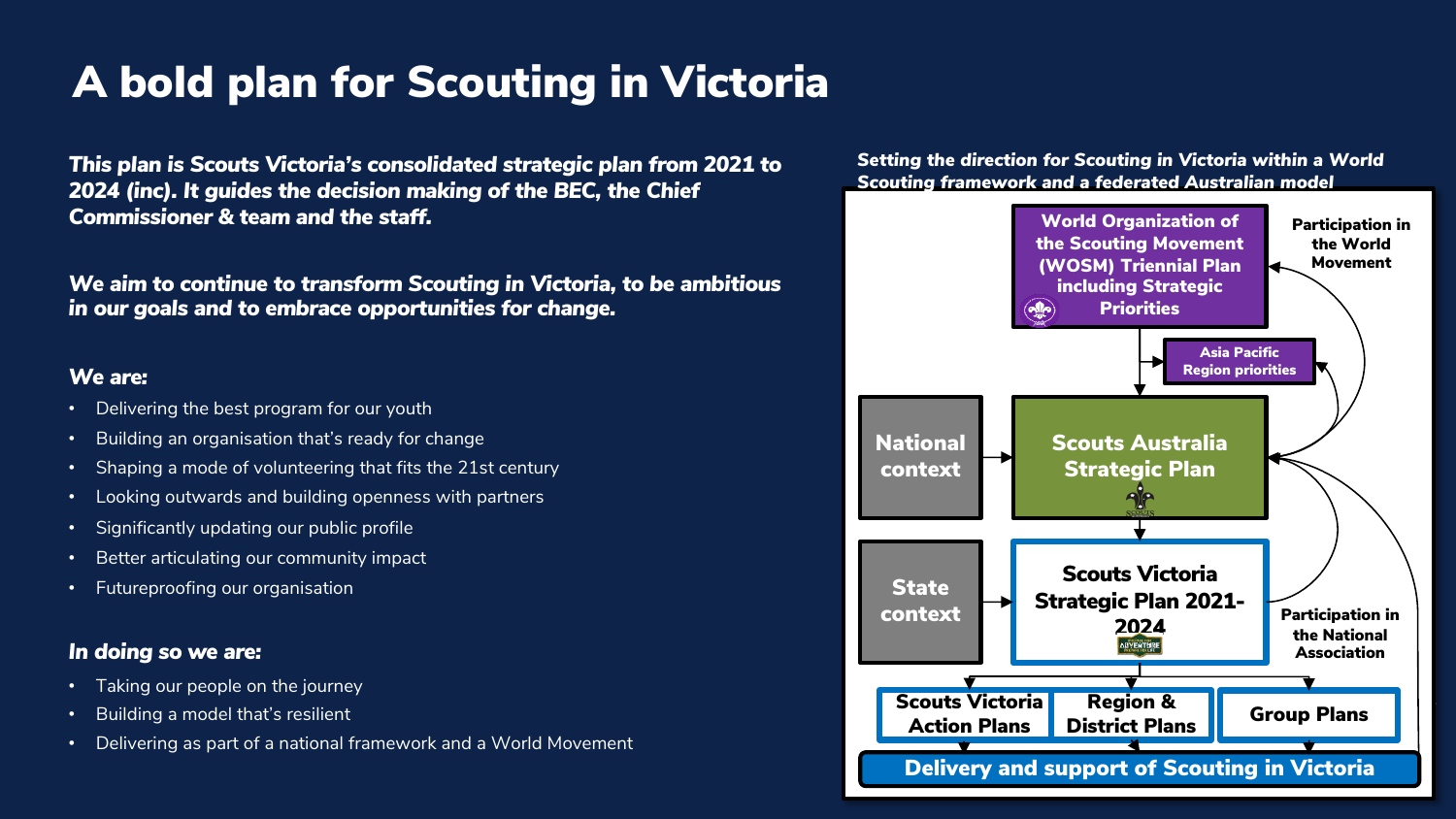### Scouts Victoria is a unique organisation delivering a valuable program

Our strategy recognises Scouts Victoria's unique place in the Victorian community. It aims to solidify and strengthen our position as the pre-eminent developmental program for young people, in an environment in which there are competing demands for the time and attention of young people and their families.

### Scouts Victoria is unique and differentiated because of:

### Our educational method

- We deliver holistic self-paced training that delivers resilience and skills for life
- Young people achieve 'personal bests' in a non-competitive environment through a wide range of outdoor, adventurous and creative experiences

### Our immersive way of life

- Scouting is an immersive, active and inclusive way of life, providing a sense of belonging
- We are an internationally connected community with Scouting opportunities worldwide

### Our community ethos

- We are proudly community-driven, youth-led and volunteer-supported
- We walk the talk as a movement of young people supported by adults

### Our unique value proposition

- We are made up of young people from all age ranges, shaping the future of Australians.
- We are here to develop leadership and life skills in a youth-led organisation.
- We develop happy and resilient young people. Our members find belonging, enduring friendships and a 'place' through Scouting
- Our program is volunteer-driven and affordable which makes it more accessible to the whole community

Our Program is fun, challenging, adventurous and inclusive

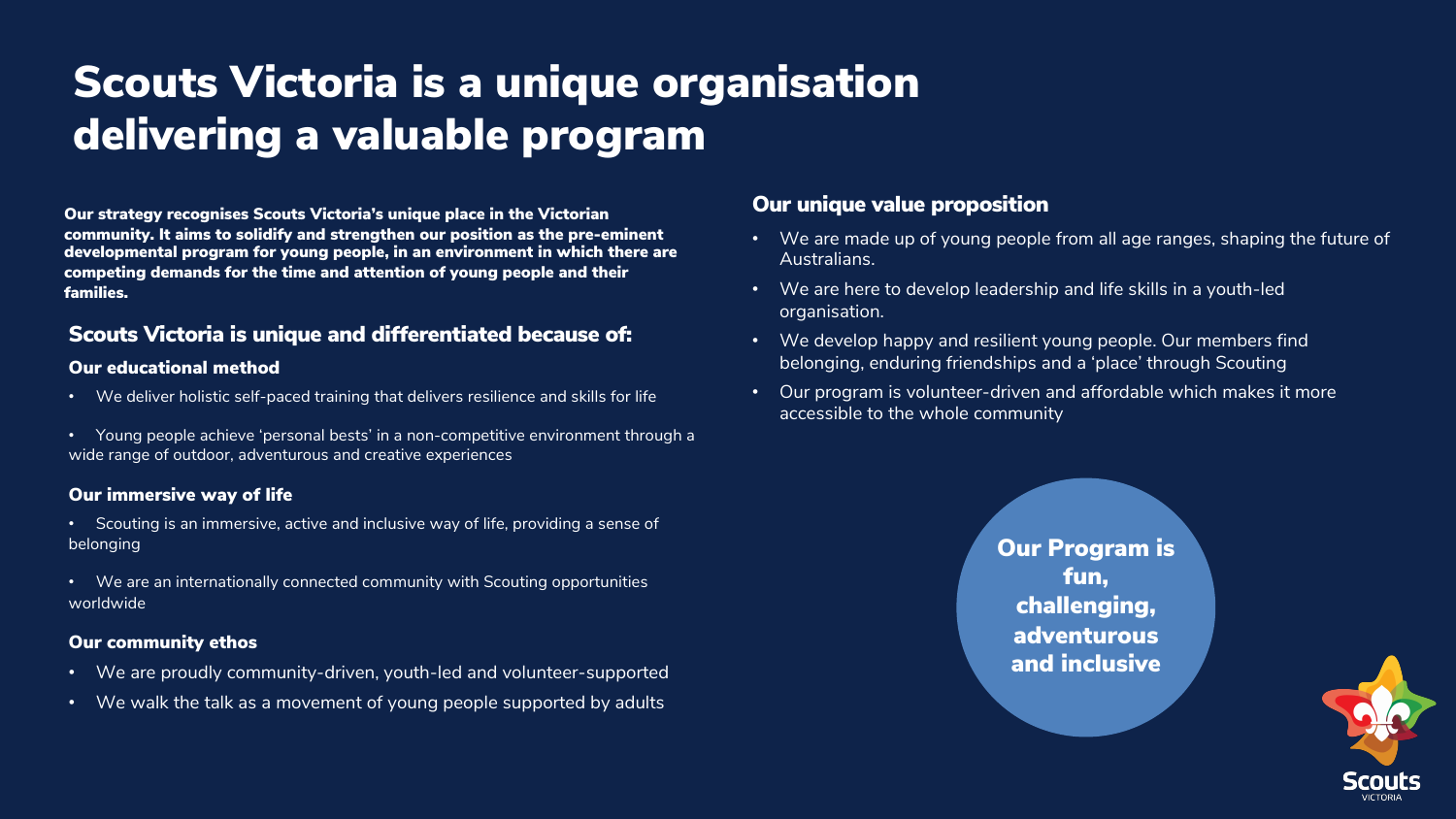### Scouting faces compelling external change

*Our strategy responds to the changing challenges and opportunities in our external environment. Scouts Victoria embraces change in our external environment as the foundation for delivering greater impact for young people and communities.* 



### Increasing regulatory and community expectations for safety

Government and community expectations delve deeper into Scouts Victoria's operations than ever before, particularly relating to safety. Cost and time to meet and exceed our responsibilities will increase. Retaining and training a geographically and culturally diverse volunteer team to meet growing expectations under scrutiny presents a distinct challenge. The cost to address past failings is significant.



### High expectations for the quality of physical facilities

The community increasingly expects that young people will participate in activities with high quality facilities, with the benchmark set by our competitors often with support from government. Maintenance and improvement of facilities is costly, with reduced local capacity to pay, and factors such as climate resilience to be considered. Co-contributions required to secure facilities funding presents additional cost.



### Increased need and opportunity to engage and partner externally

Scouting has a fantastic tradition of resilience and 'self-help'. However, increasingly our regulatory environment requires greater benchmarking and awareness of wider practice. We have also begun to leverage enormous opportunities to partner with government on community facilities, education sector involvement and diversity and inclusion. Sustaining this, while also exploring private sector partnerships, demands a different focus.



### Growing youth population and demand for quality active recreation but growing competition

The youth population is growing, but Scouts Victoria's share of that market is not assured with growing competition. New and changing programs from our competitors encroaches spaces that Scouting previously held without much contest. Sporting codes are growing their offerings targeting new age-ranges and genders. A key challenge is ensuring that Scouting has a footprint in the developing suburbs where the youth population is expected to grow the most.



### A packed change agenda for Scouting in Australia, with cost and delivery implications for Victoria

Changes across the national Scouting association have deep and immediate impacts for Scouts Victoria. Victoria's delivery of an upcoming national Jamboree - a significant undertaking for any organisation - will bring opportunities but also divert energies. The need for a national IT strategy will bring cost impost to Victoria with a constrained opportunity to influence its suitability for Victorian members. The rollout of a new youth program has challenged other Branches, with a significant change management task ahead for Victoria.



### Changing patterns of volunteering and time budgets

While there is growing interest in volunteering in the community, the time budgets of volunteers are shrinking. This presents challenges for Scouting with volunteer roles typically requiring deep involvement with a training commitment to match the complexity and risk in the program. Nevertheless there are opportunities to engage potential volunteers who are seeking belonging, potentially with different volunteering 'packages'.

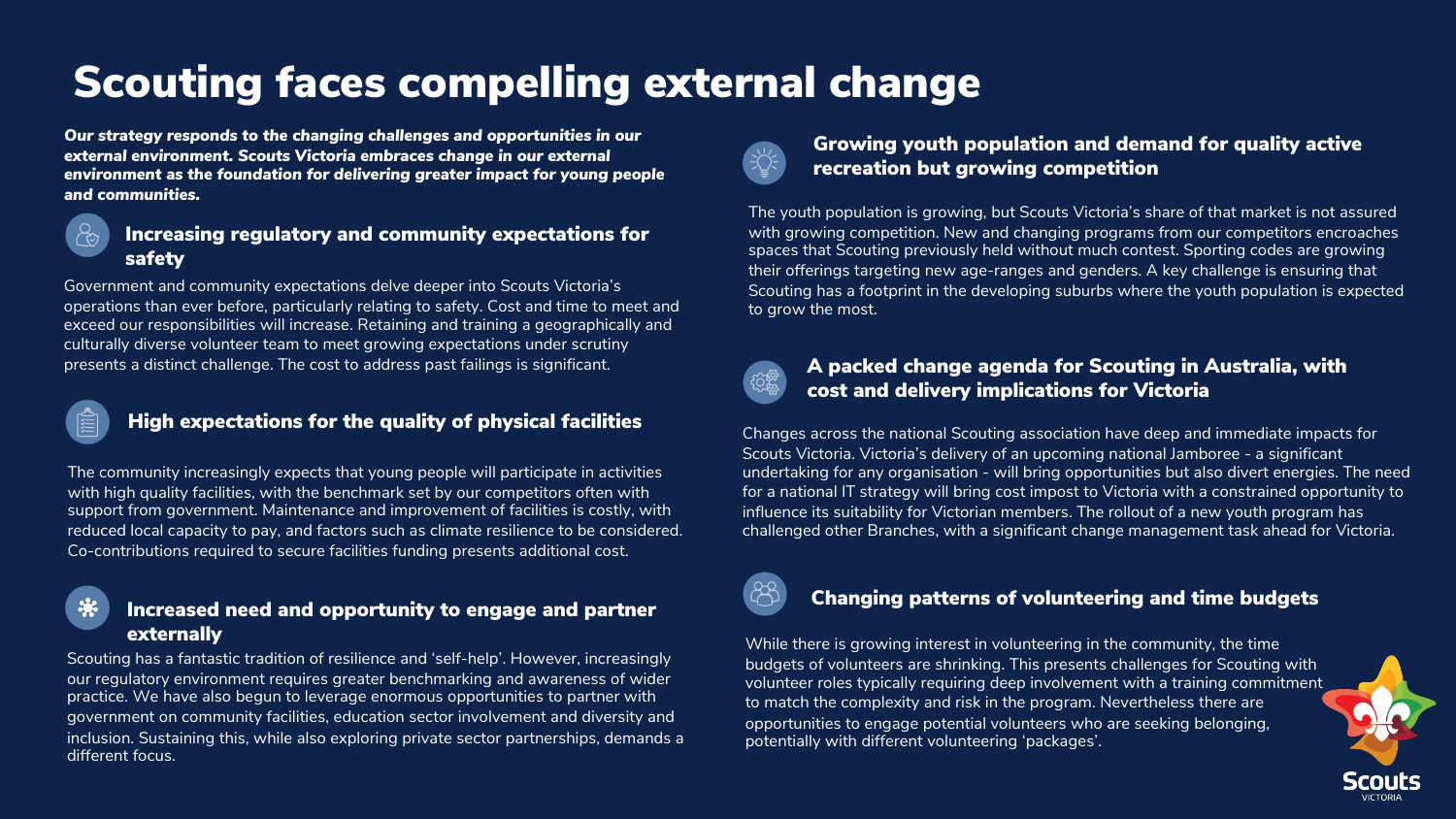### We build on enviable foundations

*Our strategy draws on the significant strengths of an organisation delivering for Victorian young people for over a hundred years. It also considers how our internal capabilities and systems need improvement to deliver for the next century.*



### Our physical infrastructure is an important enabling asset, but also a critical liability

Every Scout Group needs a home. Our homes across Victoria vary greatly in quality, tenure and management. For Scout-managed facilities, we expect time-poor volunteers to deliver professional facilities management to meet external obligations and our own safety expectations. At the same time, there are Scouting communities that lack a home. Our activity facilities are the platform for a deeper adventurous program, but are yet to reach their potential.



茶

### The skills needed to deliver and manage the program are increasingly sophisticated

Scouting has always been a more sophisticated (and valuable) program to deliver than competitors such as sport. A changing national program that turns up the dial on youth leadership and outdoor adventure has enormous opportunities for our young people. But it relies on a multi-skilled and adaptable adult volunteer cohort and even greater centres of specialised skills – all of this while volunteer time budgets are increasingly constrained.

### Our financial model has weathered well, but won't set us up for sustainable growth

Generations of sound management has kept Scouts Victoria in an enviably solid financial position. However, the headwinds we currently face are unprecedented in the life of the organisation. The financial model that helps us maintain and grow a quality program while fulfilling our obligations and recovering through COVID-19 may not be the one we currently have.



### We haven't yet found our voice to the community

While we've made great strides in our external interfaces (e.g. a modern Chief Scout; a renewed relationship with government and schools) we haven't yet been able to fully define ourselves with the community and young people. Our growth potential is constrained by outdated or non-existent recognition of Scouting among parents and young people. A new tone of voice that represents today's Scouting is yet to be formed, and we've yet to turn the amp up to eleven so that the whole community knows who we are.



### There are lots of demands on our technology infrastructure but not a uniting direction

Technology has become critical in delivering and supporting the program. Our federated model brings challenges in delivering the tools that our youth and leaders need. The diversity of our program and the breadth of our management model mean the demands on our technology are similarly diverse and broad. It is difficult to make informed trade-off decisions about where we focus our effort and deliver value-formoney outcomes through technology.



### We haven't previously had to be a strong partner organisation

The increased need and opportunity to partner externally is constrained by our own capabilities and ways of working. While there have been rewarding steps to become a better partner to the Victorian Government, our relationships with local government are mixed. Our fundraising capability is not mature. Opportunities for corporate partnerships are yet to be fully explored, and these have the potential to be a much more significant tool to deliver outcomes for our members, if we can deliver well.

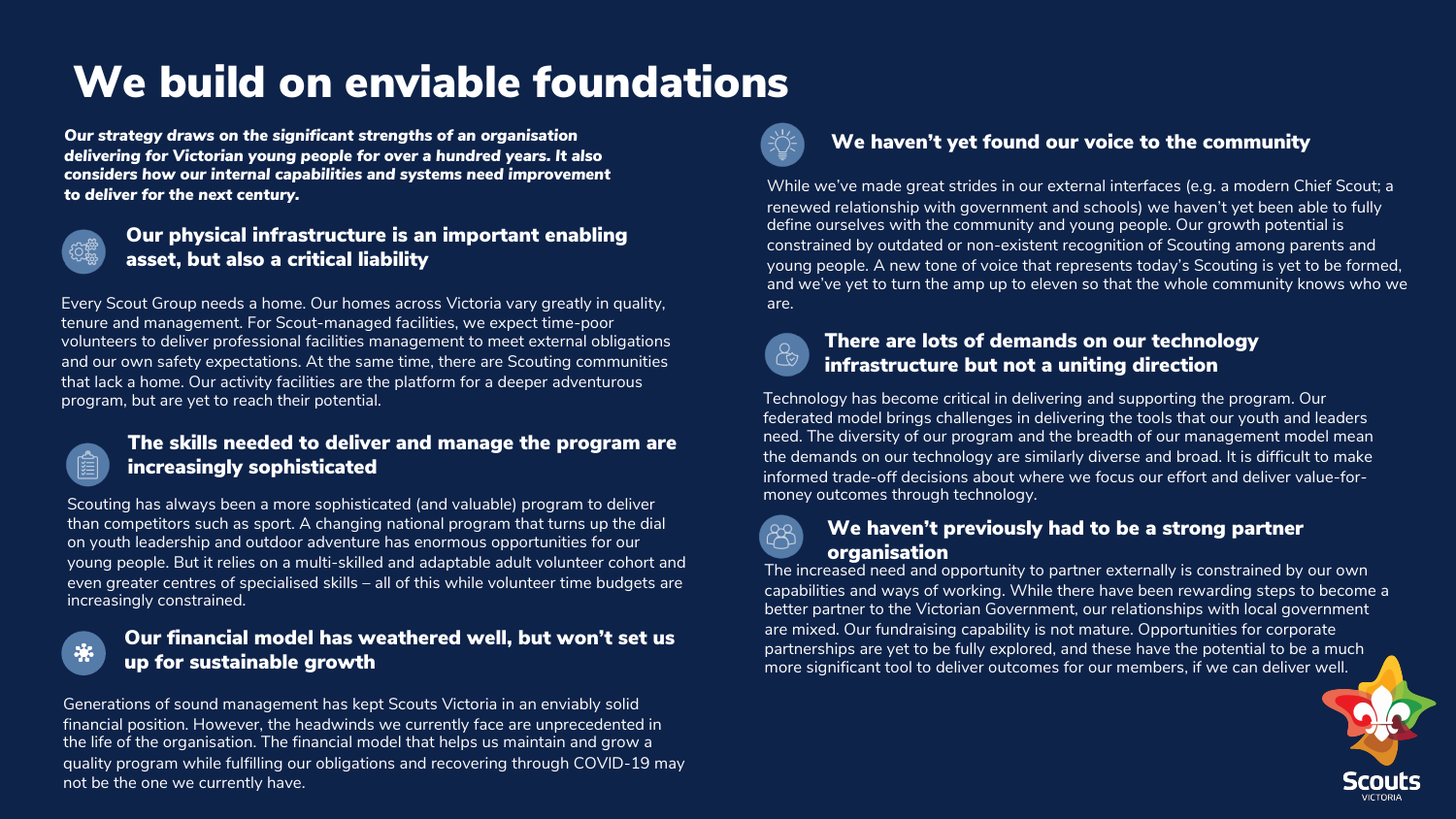## Our 2021-24 vision

# *Developing young people to lead towards a better world*

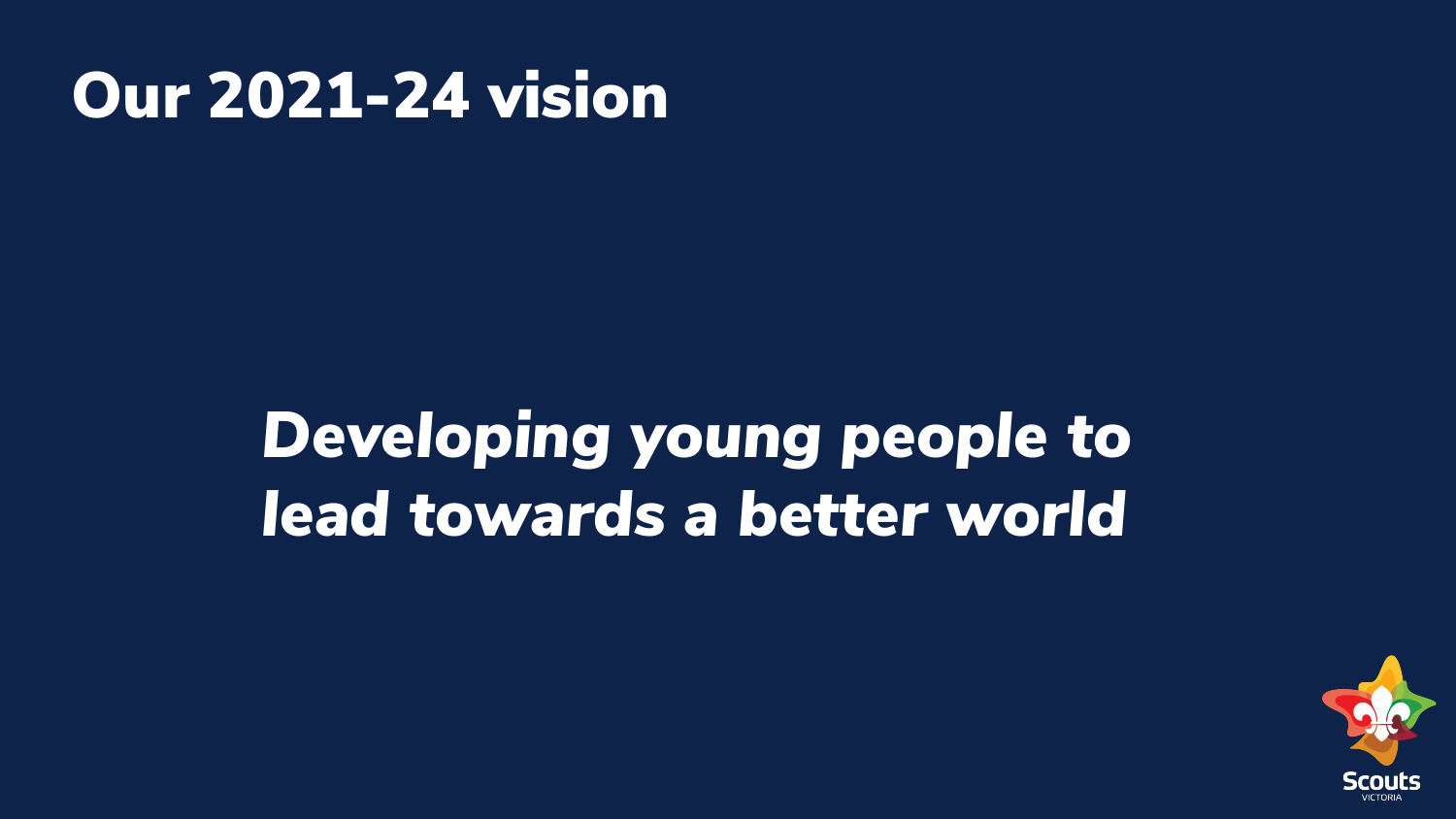## Our strategic pillars



external powerful and<br>dynamic youth program<br>dynamic youth program dynamic youth program

Grow a diverse, inclusive and vibrant movement



Mobilise a community of support



Future-proof a resilient organisation

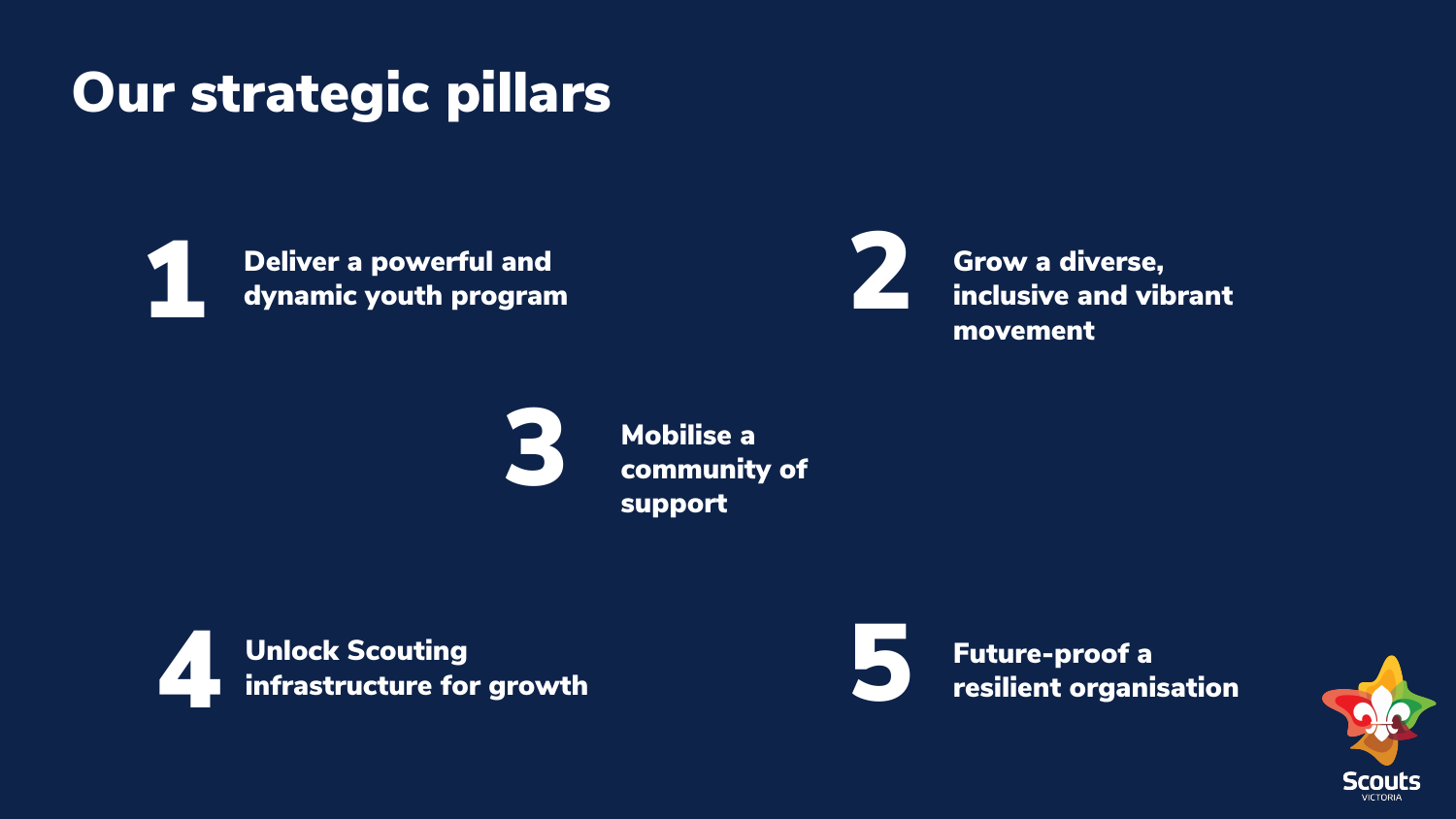## Our priorities

### 1 Deliver a powerful and dynamic youth program

### Success looks like:

• Scouts participate in a full and high-quality Scouting program

#### Our priorities:

*We will deliver and support an inspiring and adventurous youth program and be prepared for continuous change. We will develop agility and changereadiness as a core capability.*

- Deepen the risk and safety culture and practices of our entire team, supported by responsive monitoring and a zero-tolerance *towards abuse, harm and neglect of children* and a low tolerance for serious physical and non-physical injuries in the program's activities. We will be *continuing to develop our presence as a leading Child Safe Organisation.*
- Build the skills, mindset and culture of our adults and youth to confidently deliver the breadth and depth of the program, as demonstrated on the 'Terrain' system through participation in the Achievement Pathways
- Invest in the skills of our program supporters to provide the management foundation for a quality program
- Build our agility to adjust methods of program delivery and support, building on our successes responding to COVID-19 and its restrictions
- Leverage changes to the youth program to deliver a program support model that delivers for all parts of Victoria
- Identify and address skillsets and offerings best delivered to our members by external parties
- Deliver a life-changing Jamboree event in Victoria for Scouts across Austraila and the world that energises Scouting

### Grow a diverse, inclusive and vibrant movement

### Success looks like:

- Our youth and adult membership grows as a result of increased recruitment and retention.
- More youth gain the benefit of the Scout program [our youth membership grows at 2% faster than the youth population of Victoria]

### Our priorities:

*We will bring the opportunities of Scouting to more young people in Victoria, ensuring that all communities and demographics have access to a lifechanging Scouting program.* 

- Open and develop more Groups in locations that we currently under-serve
- Design and implement programs and initiatives that result in Scouting being better representative of the whole community.
- Train our volunteers how to grow their part of the organisation
- Benchmark and report on growth and diversity
- Seek continuous feedback from our members to judge our engagement and build the quality of our product (e.g. roll out measurement of net promoter score).
- Identify and trial new models of delivery to engage a changing target audience.

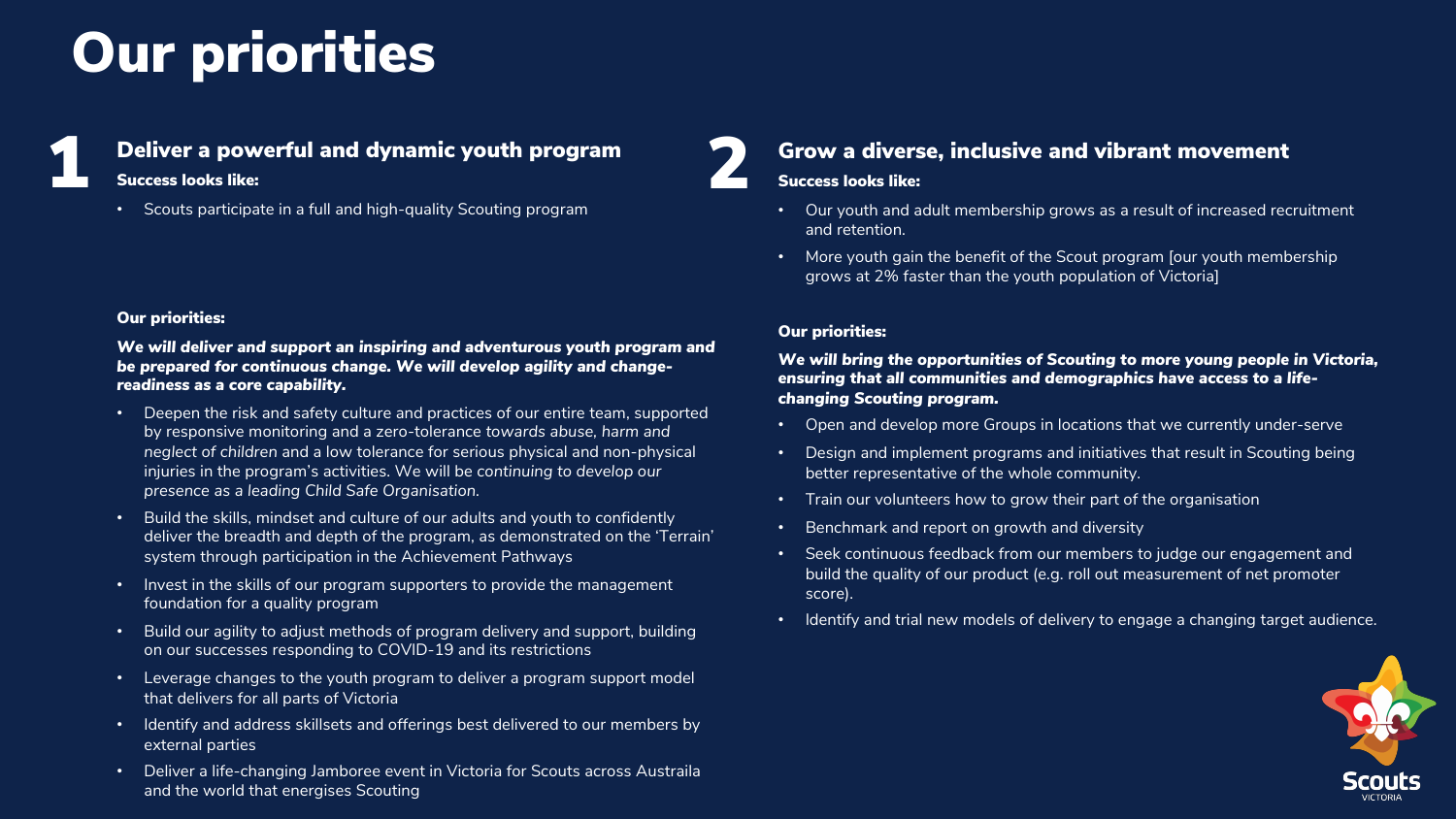## Our priorities

### Mobilise a community of support

#### Success looks like:

- Scouting achieves positive recognition among young Victorians and parentaged Victorians
- Scouts Victoria attracts financial and in-kind support from government, commercial and community partners to expand our impact

#### Our priorities:

*We will bring today's Scouting to the community, with a contemporary image and young people at the centre. We will open ourselves up to partners who can help us achieve our aspirations. We will grow the case for community support for Scouting, expanding our ambition from youth resilience to community resilience.*

- Refocus our communications towards external audiences to support stronger, positive and contemporary recognition of Scouting among target markets
- Nurture enduring relationships across all levels of government, growing our voice to policy-makers on behalf of young people and building recognition of our unique educational method
- Articulate our value proposition to potential commercial partners
- Build our profile and capability as a complementary and communityconnected partner for local government
- Work with community leaders to increase our contribution to reconciliation, diversity and environmental sustainability
- Capture evidence to demonstrate the socio-economic impact of Scouting including on community cohesion

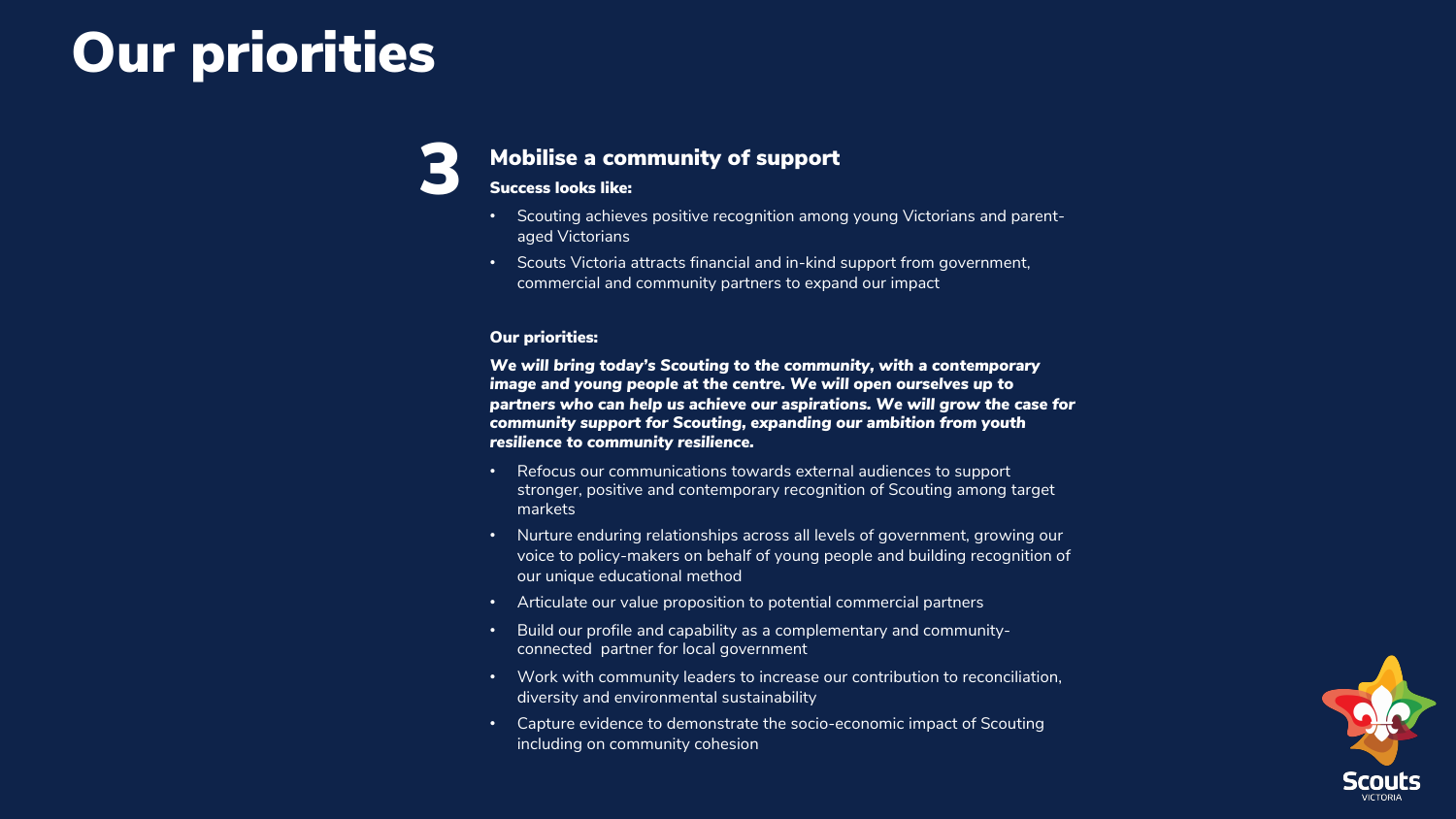## Our priorities



### Unlock Scouting infrastructure for growth

### Success looks like:

- All Scouting communities have secure access to a suitable facility
- Scouting facilities are well maintained
- All Scouting communities have access to the full adventure program

#### Our priorities:

*We will configure and manage our assets to deliver the greatest possible membership growth and financial sustainability. We will take a generation leap in how we set direction for and manage our physical infrastructure as the foundation for quality program delivery.*

- Reorient our facilities footprint towards growth areas
- Focus and renew our adventure facilities portfolio to better support our expanding outdoor adventure program
- Provide direction and support to all facilities managers, relevant to the facility's type and tenure
- Explore models of outsourced and shared facilities management to give flexible options that reduce volunteer workload
- Promote our facilities for external use to maintain the affordability of Scouting use

# **Future-proof a resilient organisation<br>Success looks like:<br>• Scouts Victoria delivers positive and sustainable fil**

### Success looks like:

- Scouts Victoria delivers positive and sustainable financial results
- Scouts Victoria meets and exceeds legal, regulatory and community expectations

### Our priorities:

*We will set up 'the business of Scouting' to support Scouting's mission in Victoria for generations to come. Will manage ourselves in ways that meet and exceed our external obligations, make strategic use of Scouting and community resources, and provide resilience through future shocks.*

- Build a resilient financial model that balances sustainable revenue sources (including new sources) with the services that we are able to offer
- Set a bold direction for our information technology infrastructure and digital offerings that complements Scouts Australia's direction and prioritises investment
- Further consolidate the financial management of Scouting where there are opportunities to leverage our full scale and to better ensure responsible management of resources
- Build the sophistication of our risk management approach and the consistent quality of our risk management practices
- Provide leadership in assisting other Branches with their business models and skills
- Continue to build our leadership presence on child safety, building from our own continuously improved practices
- Continue to support survivors of sexual abuse, managing financial claim; way that delivers equity to all survivors